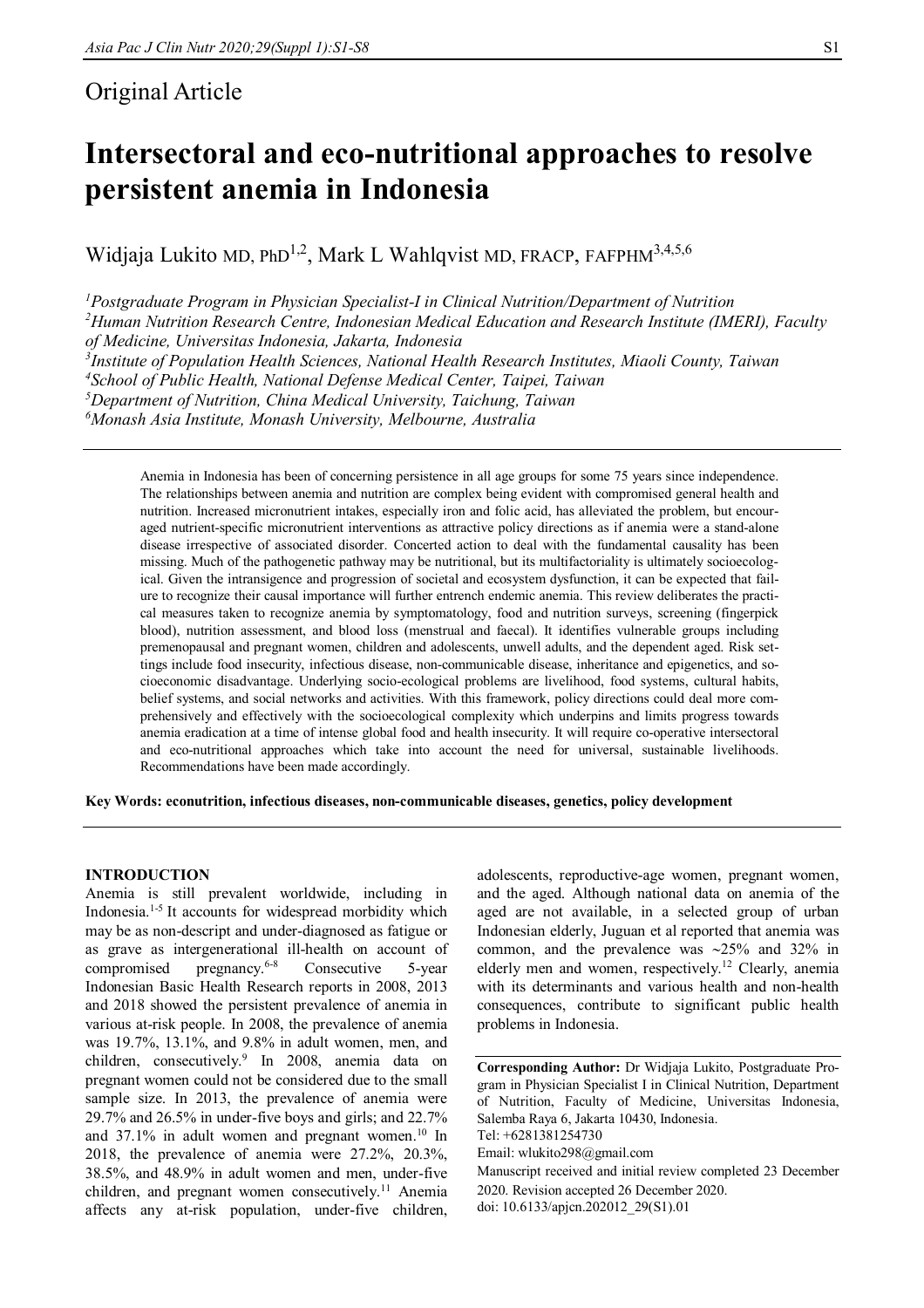The understanding of erythropoietic and iron physiology and the development of improved screening and diagnostic tools now enable more accurate typing for causality.<sup>13</sup> Pathogenetic biomarkers now include ferritin, transferrin saturation, hepcidin and erythropoietin,<sup>14-16</sup> along with inflammatory markers, enabling more distinction to be made between nutrient deficiency inflammatory anemias and other underlying disease such as chronic kidney disease and, in older people, the myelodysplastic syndrome.<sup>13</sup> The ready availability of a medical and nutritional history, a physical examination, finger prick blood for haematocrit, haemoglobin and microscopy for red cell morphology (and smears for malaria) still go a long way towards establishing the presumptive anemia type (refer to Table 2). However, in many developing countries, including Indonesia, it continues to be regarded principally as nutritional anemia, and is further presumed to be iron-deficiency anemia. 8,13,17-23 It is understandable given that WHO indicates that iron deficiency is the most common cause of anemia globally<sup>24</sup> and the Global Burden of Disease (GBD) reports now refer to inappropriate food intakes as risk factors or 'iron deficiency', rather than anemia, not being a disease, but a manifestation of various diseases.25,26 Consequently, iron supplementation has been the policy priority to alleviate anemia. Decades of this type of program with increasing budget and different levels of compliance throughout the autonomous provinces and districts across archipelago of Indonesia has not demonstrated uniformly positive outcomes. $27$ Fortification and the emerging biofortification of staple foods provide promising food-based approach, but await appropriate evaluation.<sup>27</sup>

With the escalating prevalence of non-communicable disease (NCD) and its underlying inflammatory mechanisms, the anemia of inflammation is of increasing relevance.<sup>28-30</sup> Individuals with long-term pharmacotherapy for NCDs, may also suffer from chronic occult blood loss contributing to the development of anemia.<sup>3</sup> Likewise, the major endemic public health problems of pulmonary tuberculosis (TB) and helminthiasis, contribute extensively to the incidence and prevalence of anemia.3,30 In a tropical country like Indonesia, the benefits and risks of iron and folate tablet supplementation programs in areas endemic for malaria and TB cannot be overlooked. 30

The genetics and epigenetics of anemia in Indonesia and the extent to which they contribute to anemia prevalence and its inadequate rectification by intervention programs are being clarified. <sup>31</sup> Anemia as found in Indonesia is complex in its underlying risk factors and ultimate causality, and in its related health and non-health consequences.

Indonesia is the largest economy in Southeast Asia region and the world's 10th largest economy in term of purchasing power. In term of population, Indonesia has a huge number of populations, which is about 250 million people in 2016. This makes Indonesia as the world's fourth most populous nation. Prior to the COVID-19 pandemic, it is predicted that by 2030, Indonesia will emerge as 7 largest economy in the world with \$1.8 trillion market opportunity.<sup>32</sup> Therefore, alleviation of anemia is the cornerstone in materializing this prediction. It is timely to call for another review of anemia and recommend a better strategic approach in formulating the near future policies.

# **DEFINITIONS OF ANEMIA AND NUTRITIONAL ANEMIA**

Anemia is arguably not a disease, but a manifestation of net erythropoiesis based on various underlying disorders or diseases. It is not generally defined but described by hematologic biomarkers, like low hemoglobin, low hematocrit concentrations, and low red blood cell counts, unable to meet the body's physiologic needs. In Indonesian communities, anemia is often regarded as a health complaint *'kurang darah'* (lack of blood) and *'pucat'* (pale). The World Health Organization uses hemoglobin concentration to define anemia and its severity (Table 1). $33$ 

Several approaches have been applied to classify anemia. In the hematologic literature, morphologic evaluation of red blood cells is used to classify anemia as presented in Table 2.34,35 By using cytometric methods, it is nowadays possible to quantify the volume and size of red blood cells, and as a substitute for microscopic blood smear analyses, although the latter has its own value in diagnosing various blood disorders. Morphologic types of red blood cells indicate the potential causes of anemia.<sup>5,34-</sup> 36

Nutritional anemia is that seen in association with nutritional deprivation or requiring conjoint nutritional management. $37$  This may be evident with chronic energy deficiency  $(CED)$ ,<sup>7</sup> sub-optimal intakes and reduced bioavailabilities of haematinic nutrients (limited dietary di-

**Table 1.** Haemoglobin levels to diagnose anaemia at sea level (g/L)

| Population                                     | Non-anaemia <sup>†</sup> | Anaemia <sup>‡</sup> |          |               |
|------------------------------------------------|--------------------------|----------------------|----------|---------------|
|                                                |                          | $Mild^a$             | Moderate | Severe        |
| Children 6-59 months of age                    | 100 or higher            | 100-109              | 70-99    | lower than 70 |
| Children 5-11 years of age                     | 115 or higher            | 110-114              | 80-109   | lower than 80 |
| Children 12-14 years of age                    | 120 or higher            | 110-119              | 80-109   | lower than 80 |
| Non-pregnant women (15 years of age and above) | 120 or higher            | 110-119              | 80-109   | lower than 80 |
| Pregnant women                                 | 110 or higher            | 100-109              | 70-99    | lower than 70 |
| Men (15 years of age and above)                | 130 or higher            | 110-129              | 80-109   | lower than 80 |

References<sup>33,36</sup>

†Hemoglobin in grams per litre.

‡ "Mild" is a misnomer: iron deficiency is already advanced by the time anemia is detected. The deficiency has consequences even when no anemia is clinically apparent.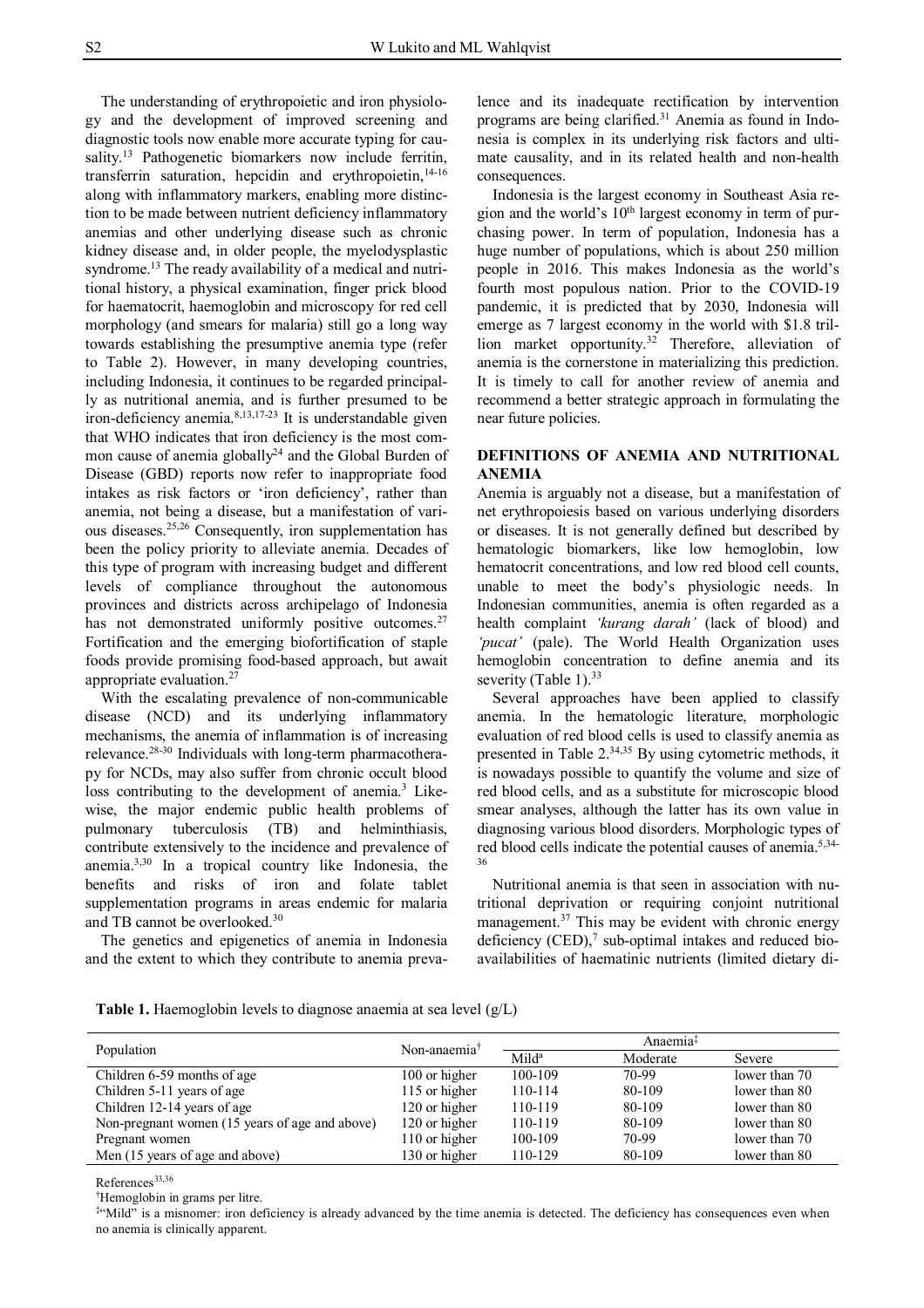| <b>Table 2.</b> Morphologic assessment of anemia, and its potential risk factors and causes. |  |  |  |
|----------------------------------------------------------------------------------------------|--|--|--|
|----------------------------------------------------------------------------------------------|--|--|--|

| Morphology of anemia | MCV               | Risk factors and causes                         |
|----------------------|-------------------|-------------------------------------------------|
| Microcytic           | MCV < 82fL        | Iron deficiency                                 |
|                      |                   | Anemia of inflammation (chronic disease)        |
|                      |                   | <b>Thalassemias</b>                             |
|                      |                   | Vitamin A deficiency                            |
| Normocytic           | $MCV = 82 - 98fL$ | Anemia of inflammation (chronic disease)        |
|                      |                   | Renal disease                                   |
|                      |                   | Bone marrow failure (aplastic anemia, leukemia) |
| Macrocytic           | MCV > 98fL        | Folate deficiency                               |
|                      |                   | Vitamin B12 deficiency                          |

MCV: mean corpuscular volme.

References<sup>5,34,35</sup>.

versity and food intake quality, vitamins, elements, essential fatty acids, and other bioactive food components),<sup>37</sup> excessive nutrient loss by way of the gut (malabsorption, intestinal parasitosis, atrophic gastritis), reproductive tract (menstrual loss, lactation), integument or intravascular haemolysis (inherited or acquired including malaria), $31$  with inflammatory diseases (including overfatness) and in association with a wide range of chronic diseases.<sup>30</sup> It is responsive, at least in part, to nutrition support if an oral, enteral or parenteral portal is available and losses can be met by intake or the underlying cause addressed. Non-nutritional anemia is where none of these situations apply.

### **MISCONCEPTIONS AND UNDER RECOGNITION OF CAUSES, RISK FACTORS OR CO-MORBIDITIES FOR NUTRITIONAL ANEMIA**

Many stakeholders have perceived nutritional anemia to be iron-deficiency anemia. Iron-deficiency anemia has been diagnosed without the assessment of iron status. This perception obtains because iron-deficiency anemia represents about half of nutritional anemia in developing countries including Indonesia, and because iron supplementation with acceptable recipient compliance has partly improved hemoglobin concentrations,<sup>4,7,38</sup> and, therefore, reduced morbidity and mortality related to IDA. 39-41 However, some reports indicate that anemia associated with iron deficiency is much less than 50% in *reproductive age women*, especially in developing countries, where the prevalence of anemia may be >40%, with a high burden of infection and inflammation.<sup>2,29</sup> Meta-analysis of anemia in pregnant Indonesian women by Lipoeto et al<sup>7</sup> has demonstrated that chronic energy deficiency, not iron deficiency, is the key determinant of anemia. Therefore, to reduce the burden of anemia in reproductive age Indonesian women by 50% in 2030 (as stipulated by the World Health Assembly and the Food and Agriculture Organization SDGs - Sustainable Developments Goals as Target  $2.2$ ),<sup>42</sup> it is timely to consider other underlying causes of anemia in Indonesia like infection burden, and to implement targeted intervention strategies.

Indonesia has the second highest incidence of *tuberculosis (TB)* after India.<sup>43</sup> WHO acknowledges that TB is a communicable disease that is a major cause of ill health, one of the top 10 causes of death worldwide and the leading cause of death from a single infectious agent (ranking above HIV/AIDS).Nutritional factors are involved in susceptibility to it in Indonesia.<sup>44</sup> Without adequate treatment, chronic TB infection leads to malnutrition with further health consequences like anemia.<sup>4548</sup> In a case-control study, Karyadi et al<sup>49</sup> reported that 60% of active TB patients *vs* 20% of healthy controls were anemic.<sup>50</sup> Anemia in TB individuals is related to inflammation as evidenced by high ferritin concentrations in TB-associated anemia, 48,51 and adequate treatment of TB, not iron supplementation, to some extent, improves the hemoglobin status. Excess of iron due to iron supplementation to active TB sufferers potentially leads to exacerbation of TB and worsens the outcome of TB since M tuberculosis scavenges iron from the hostcell transferrin-iron acquisition pathway, which enhances its growth in the alveolar macrophages.<sup>52,53</sup>

Malaria is highly endemic in the eastern part of Indonesia, namely East Nusa Tenggara and Papua.<sup>31,54</sup> It is evident in many studies that, in endemic malaria, so called malaria-associated anemia is prevalent. The pathophysiology of anemia is described by Malik et al.<sup>31</sup> In the eastern part of Indonesia, malaria-associated anemia may worsen anemia related to malnutrition, $1,8,9$ helminthiasis,<sup>55</sup> and inherited disorders related to red blood cells like hemoglobinopathies.<sup>31</sup>

In *malaria* endemic areas, anemia and iron/folate deficiency seem to protect individuals against malaria<br>infection.<sup>31,56-59</sup> Despite the unknown definitive Despite the unknown definitive mechanisms for this phenomena, available data reveal that iron supplementation in young children living in an endemic area may increase the risk of malaria-related hospitalization and mortality.60-63 Morbidity among breast-fed infants given iron supplementats is dependent on hemoglobin concentration, being greater when Hb was ≥110 g/L. <sup>64</sup> Reticulocytosis stimulated by iron supplementation,<sup>64</sup> with a younger and larger RBC population increases susceptibility to the malarial parasite and may lead to overwhelming parasitosis, especially in  $in$ fants. $\rm ^{63,65}$ 

In pregnant women, malaria-associated anemia is complex. It leads to adverse pregnancy outcomes like low-birth weight due to preterm delivery and intra-uterine growth retardation, most likely caused by placental malaria.66-68 Iron deficiency may confer protection against malaria and all-cause mortality during early childhood, while needed for optimal neurodevelopment. $57$  The management of anemia in malaria-endemic areas needs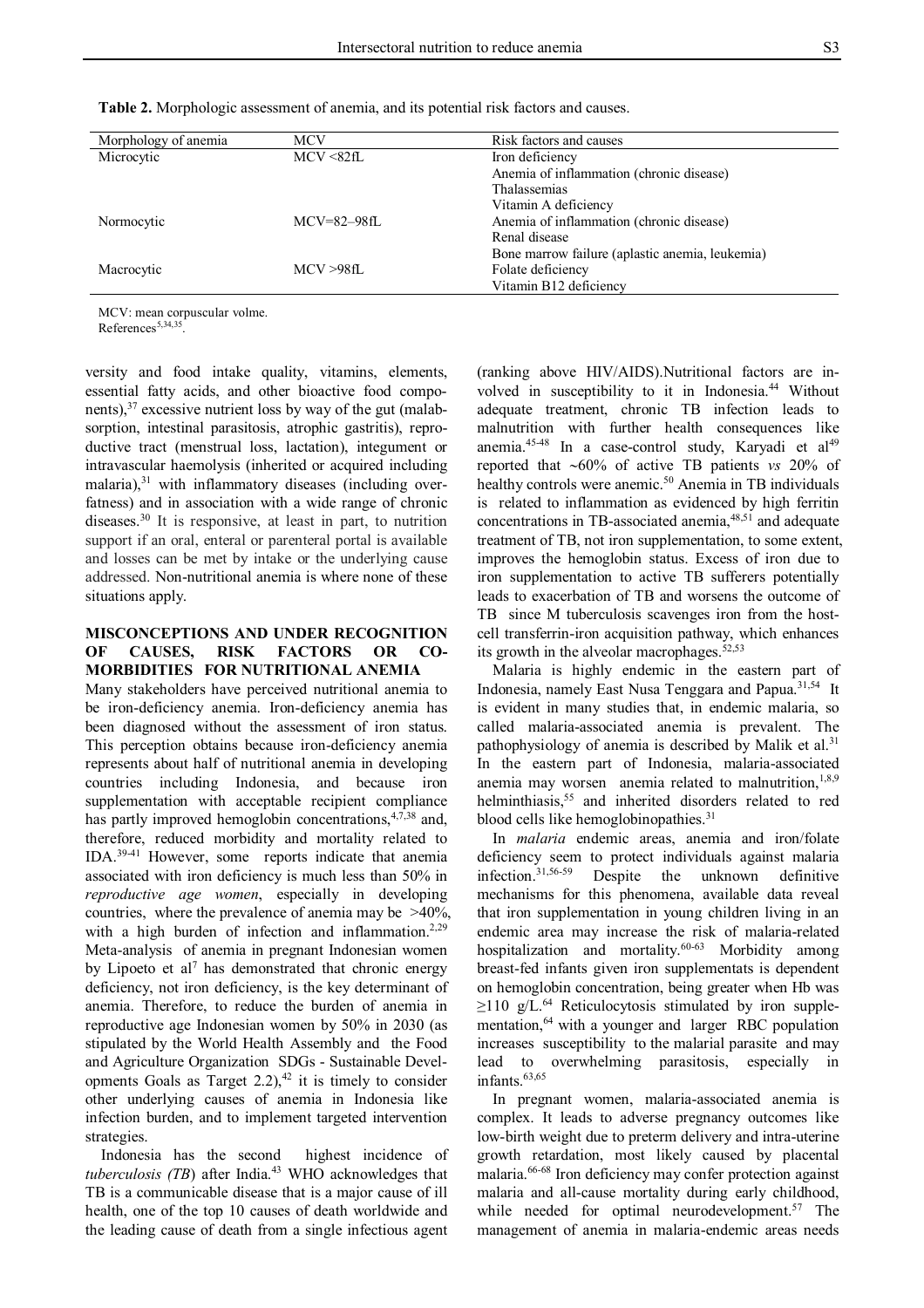consideration of whether at-risk people have access to effective primary health care; and whether effective malaria case management is in place.31,56,66 Malaria management and prevention arrangements must be in place prior to iron and folate supplementation. Interventions with biofortified grains and legumes, and bioavailability generated by food biodiversity, are safer and more preferable than iron and or folate supplementation. Since *helminthiasis* may co-exist with malaria and contribute to anaemia as well, its conjoint management is also required.<sup>31,56,66,69</sup>

### **THE NEED TO BE INTERSECTORAL AND ECO-NUTRITIONAL WITH ANEMIA**

Perhaps one of the major weaknesses in many accounts of anemia and nutritional anemia in any form, is the lack of eco-nutritional context. Human biology is strongly connected to its ecosystem, and any disturbance leads potentially to ecosystem health disorder. 71,72 As a megadiverse country, Indonesia is rich in plant food and animal species, which support hematinic nutriture for its human population. Therefore, iron- and vitamin B-rich foods are usually available for the sustenance of Indonesian communities with their diverse traditional food cultures. Yet, studies of nutritional anemia, rarely connect background dietary pattern and *consumption of local nutrient-dense foods.* The consumption of a biodiverse diet means not only consumption of iron-rreplete foods, but also good sources of vitamin C, which enhances iron absorption. This may mean a reduction in phytate-rich foods consumption, as phytate inhibits iron absorption, but this may be resolved by food culture inclusive of foods with phytase so retaining inositol since phytate is a hexaphosphate. There is evidence that inositol is protective against metabolic disease, as in diabetic neuropathy.72,73 This illustrates how the consumption of biodiverse foods can foster better health outcomes. 74 (Table 3) Practical guidelines to obtain food variety scores can be developed by way of food variety check lists as for Australians, but instead for Indonesians.<sup>71</sup>

*Socio-cultural factors* affect food habits and dietary patterns. In many cultural contexts with patrilineal and matrilineal systems, marginal income generation, intrahousehold food distribution is discriminatory, with women and children getting less nutritious foods at mealtime.<sup>75-79</sup> In many Indonesian ethnic groups, food avoidance is traditionally practised, sometimes based on valid observation over generations; for example, pregnant mothers may not be allowed to consume fish as it is

**Table 3.** Required food variety score to achieve dietary adequacy.

| Total food variety score | Dietary adequacy |
|--------------------------|------------------|
| 30 or more per week      | Very good        |
| 25-29 per week           | Good             |
| $20-24$ per week         | Fair             |
| Less than 20 per week    | Poor             |
| Less than 10 per week    | Very poor        |

The concept of dietary adequacy embraces that of essential nutrient adequacy, but also takes into account other food components and food properties.<sup>71</sup>

believed to cause helminth infestation. The increasingly wide use of smart phones may affect these traditions for better or worse, but provide opportunity for anemia mitigation.80,81

Inter-sectoral and eco-nutritional approaches enable us to develop *practical measures which recognise anemia* by symptomatology, food and nutrition surveys, screening (fingerpick blood), nutrition assessment, and blood loss (menstrual and faecal). They identify *vulnerable groups* including premenopausal and pregnant women, children and adolescents, unwell adults and the dependent aged. *Risk settings* include food insecurity, infectious disease, non-communicable disease, inheritance and epigenetics and socioeconomic disadvantage. *Underlying socioecological problems* are livelihood, food systems, cultural habits, belief systems, and social networks and activities (Figure 1).

## **ANEMIA AND THE COVID-19 PANDEMIC**

Since the first two confirmed covid cases in early March 2020 in Indonesia, no decline in incidence has been in evidence by the end of 2020. By mid-December 2020, there were more than 600,000 positive COVID-19 cases with almost 20.000 deaths. The clinical syndromes of SARS-CoV-2 infection are many. The most common symptoms are fever (77%), dry cough (81%), expectoration (56%), headache (34%), myalgia or fatigue (52%), diarrhea (8%), and haemoptysis (3%). Three percent have shortness of breath on hospital admission. The median time from exposure to onset of illness is 4 days (ranges 3-5 days), and from onset of symptoms to first hospital admission is 2 (ranges 1-4) days. On hospital admission, ground-glass opacity (GGO) is the most common radiologic finding on chest computed tomography (CT) (56.4%). No radiographic or CT abnormality is found in 17.9% patients with nonsevere disease and in 2.9% of patients with severe disease. Lymphocytopenia is present in 83.2% of admissions, and of prognostic consequence for disease severity and mortality.

Anemia is an independent risk factor for adverse outcomes of community-acquired pneumonia, and this appears to apply with COVID-19 infection. Tao et al have reported that, among 222 COVID-19, patients,  $\sim$ 35% were anemic.<sup>81</sup> Of those who were anemic, 58% and 42% were classified as having mild or moderate to severe anemia, respectively. In severe COVID-19 patients, hemoglobin concentrations is lower than in those with mild COVID-19. With respect to anemia, serum iron deficiency is found in COVID-19 patients and associated with disease severity and mortality. However, the relationship between iron deficiency and susceptibility to infection is moot. There is no evidence that iron supplementation in COVID-19 patients mitigates clinical progression of the disease.

The most evidence-based nutritional approach to COVID-19 and its complications, even where vaccination becomes available, is to enhance innate immunity and to ensure the most optimal health and nutritional status compatible with physical (not social) isolation and compromised food systems.<sup>83-85</sup>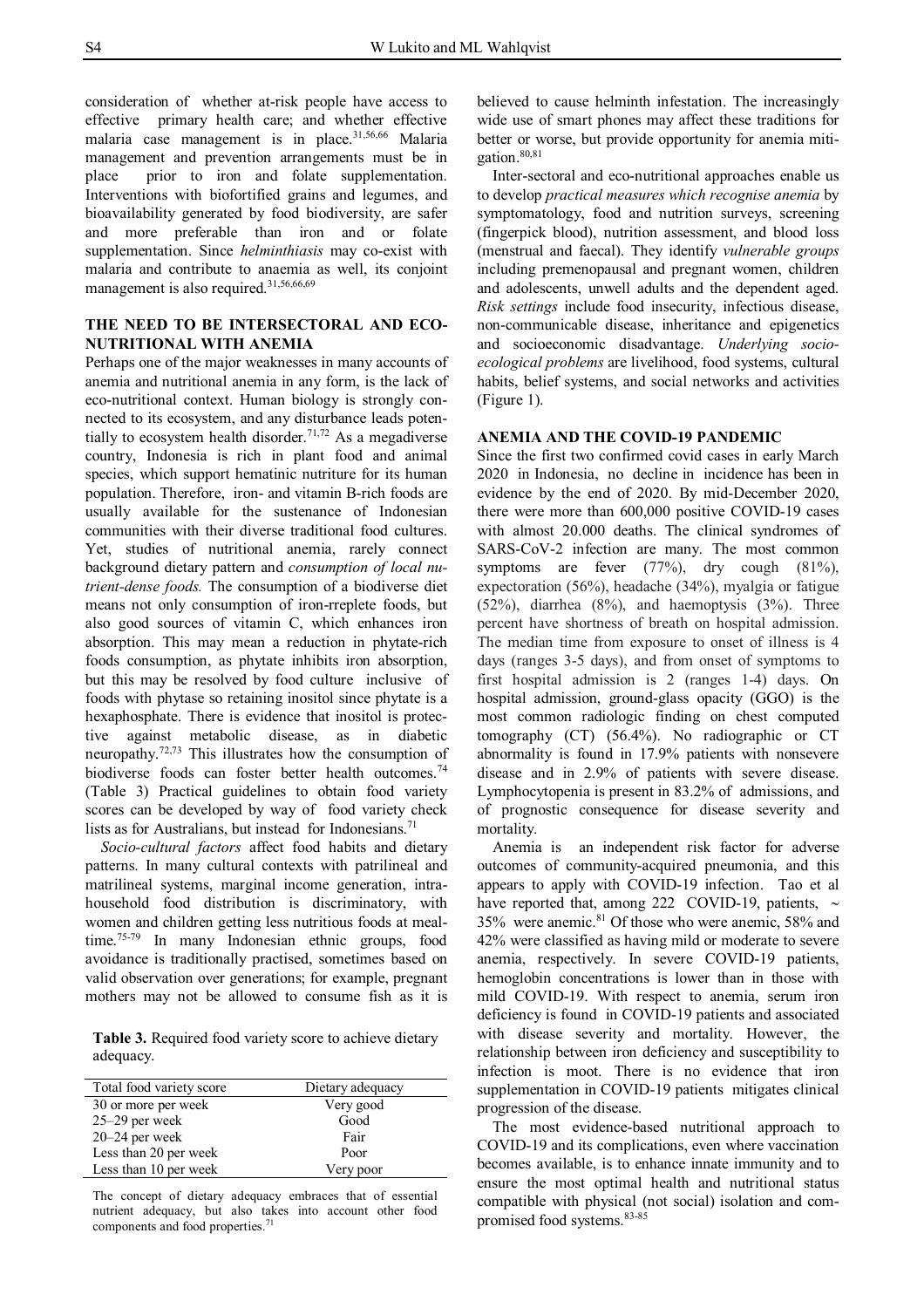

**Figure 1.** Conceptual framework for anemia in Indonesia.

#### **RECOMMENDATIONS**

- 1) Recognise that, currently, *anemia in Indonesia remains endemic with an underlying societal and epigenetic persistence, and a co-existently high burden of TB, malaria, NCDs and other neglected diseases* as barriers to its mitigation, which constitute an imprimatur for action.
- 2) Recognise that *the endemicity of malaria and linkage with anemia is greatest in the eastern part of Indonesia*, where it is combined notably with inherited anaemias, a situation which might be more effectively addressed by socioculturally enhanced interventions and governance.
- 3) *Empower local government* which, since 2000, has had a consequential role in elevating the livelhoods of Indonesian people, to extend more effectively into the health and nutrition sectors. Intersectoral communication should be encouraged within and beyond the health and nutrition sectors.
- 4) Recognise that most health problems, including anemia, require a 'one package solution', albeit ecological and socio-cultural.
- 5) Mitigate underlying *root and multifactorial socioecological causes* and risk factors for anemia in Indonesia.
- 6) Establish *an independent national authority* to integrate evidence-based strategies to reduce the burden of anemia in Indonesia.
- 7) Be *action-orientated*, with vigilant monitoring and evaluation, and to support research in progress for better solutions. Action plans would consider age and gender; women who are adolescent, of reproductiveage, pregnant and lactating would be specifically identified; the endemicity of infectious diseases like TB, malaria, and helminthiasis would be factored in. Biomarkers to allow the differential diagnosis of anemia would include serum ferritin to define not only iron-deficiency anemia, but also to provide an inflammatory marker together with C-reactive protein, and hepcidin, possibly in sub-samples of the target population.

The conceptual framework proposed in this review is intended to provide relevant stakeholder policy direction to deal more comprehensively and effectively with the socioecological complexity which underpins and limits progress towards anemia eradication at a time of intense global food and health insecurity. It will require cooperative intersectoral and eco-nutritional approaches which consider the need for sustainable livelihoods for all and require innovative financial arrangements, for which a consensus is evolving.<sup>86</sup>

#### **ACKNOWLEDGEMENTS**

On behalf of all authors of this special issue, Ms. Keisha M. Tuffahati is thanked for her assistance in editorial assistance and manuscript coordination.

#### **AUTHOR DISCLOSURES**

The authors declare no conflict of interest.

### **FUNDING DISCLOSURE**

This special issue is supported by the Indonesian Danone Institute Foundation, an independent nonprofit organization that was established in 2007 and operates in accordance with the laws of the Republic of Indonesia.

#### **REFERENCES**

- 1. Kassebaum NJ, Jasrasaria R, Naghavi M, Wulf SK, Johns N, Lozano R et al. A systematic analysis of global anemia burden from 1990 to 2010. Blood. 2014;123:615-24. doi: 10. 1182/blood-2013-06-508325.
- 2. Petry N, Olofin I, Hurrell RF, Boy E, Wirth JP, Moursi M, Donahue Angel M, Rohner F. The Proportion of anemia associated with iron deficiency in low, medium, and high human development index countries: A systematic analysis of national surveys. Nutrients. 2016;8:693. doi: 10.3390/ nu8110693.
- 3. Nadiyah, Dewanti LP, Mulyani EY, Jus'at I. Nutritional anemia: limitations and consequences of Indonesian intervention policy restricted to iron and folic acid. Asia Pac J Clin Nutr. 2020;29(Suppl 1):S55-S73. doi: 10.6133/apjcn. 202012\_29(S1).06.
- 4. Juffrie M, Helmyati S, Hakimi M. Nutritional anemia in Indonesian children and adolescents: Diagnostic reliability for appropriate management. Asia Pac J Clin Nutr.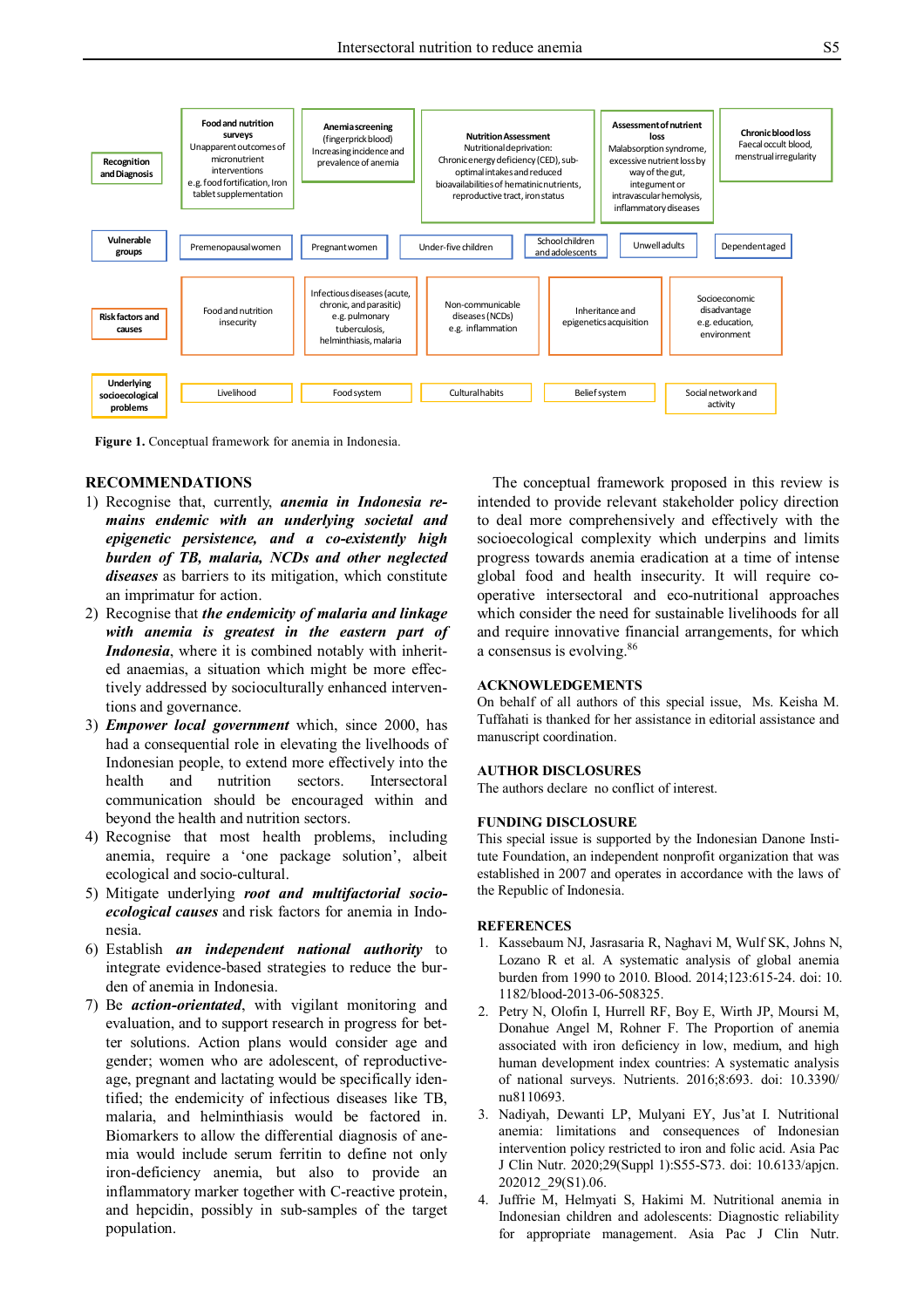2020;29(Suppl 1):S18-S31. doi: 10.6133/apjcn.202012\_ 29(S1).03.

- 5. Chaparro CM, Suchdev PS. Anemia epidemiology, pathophysiology, and etiology in low- and middle-income countries. Ann N Y Acad Sci. 2019;1450:15-31. doi: 10. 1111/nyas.14092.
- 6. Lim K, Beck KL, Von Hurst PR, Rutherfurd-Markwick KJ, Badenhorst CE. Iron deficiency and risk factors in premenopausal females living in Auckland, New Zealand. Asia Pac J Clin Nutr. 2020;29:638-47. doi: 10.6133/apjcn.2020 09\_29(3).0024.
- 7. Lipoeto NI, Masrul, Nindrea RD. Nutritional contributors to maternal anemia in Indonesia: chronic energy deficiency and micronutrients. Asia Pac J Clin Nutr. 2020;29(Suppl 1):S9-S17. doi: 10.6133/apjcn.202012\_29(S1).02.
- 8. Patterson AJ, Brown WJ, Powers JR, Roberts DC. Iron deficiency, general health and fatigue: results from the Australian Longitudinal Study on Women's Health. Qual Life Res. 2000;9:491-7. doi: 10.1023/a:1008978114650.
- 9. Indonesia MoH. Basic health research. Jakarta: Ministry of Health of Indonesia; 2008.
- 10. Indonesia MoH. Basic health research. Jakarta: Ministry of Health of Indonesia; 2013.
- 11. Indonesia MoH. Basic health research. Jakarta: Ministry of Health of Indonesia; 2018.
- 12. Andrade Juguan J, Lukito W, Schultink W. Thiamine deficiency is prevalent in a selected group of urban Indonesian elderly people. J Nutr. 1999;129:366-71. doi: 10. 1093/jn/129.2.366.
- 13. Sangkhae V, Nemeth E. Regulation of the iron homeostatic hormone hepcidin. Adv Nutr. 2017;8:126-36. doi: 10.3945/ an.116.013961.
- 14. Peyrin-Biroulet L, Williet N, Cacoub P. Guidelines on the diagnosis and treatment of iron deficiency across indications: a systematic review. Am J Clin Nutr. 2015;102:1585-94. doi: 10.3945/ajcn.114.103366.
- 15. Artunc F, Risler T. Serum erythropoietin concentrations and responses to anaemia in patients with or without chronic kidney disease. Nephrol Dial Transplant. 2007;22:2900-8. doi: 10.1093/ndt/gfm316.
- 16. Ferrucci L, Guralnik JM, Bandinelli S, Semba RD, Lauretani F, Corsi A, Ruggiero C, Ershler WB, Longo DL. Unexplained anaemia in older persons is characterised by low erythropoietin and low levels of pro-inflammatory markers. Br J Haematol. 2007;136:849-55. doi: 10.1111/j. 1365-2141.2007.06502.x.
- 17. Dignass AU, Gasche C, Bettenworth D, Birgegård G, Danese S, Gisbert JP et al. European consensus on the diagnosis and management of iron deficiency and anaemia in inflammatory bowel diseases. J Crohns Colitis. 2015;9: 211-22. doi: 10.1093/ecco-jcc/jju009.
- 18. Pasricha SR, Flecknoe-Brown SC, Allen KJ, Gibson PR, McMahon LP, Olynyk JK et al. Diagnosis and management of iron deficiency anaemia: a clinical update. Med J Aust. 2010;193:525-32.
- 19. Pettersson T, Kivivuori SM, Siimes MA. Is serum transferrin receptor useful for detecting iron-deficiency in anaemic patients with chronic inflammatory diseases? Br J Rheumatol. 1994;33:740-4. doi: 10.1093/rheumatology/33. 8.740.
- 20. Rukuni R, Knight M, Murphy MF, Roberts D, Stanworth SJ. Screening for iron deficiency and iron deficiency anaemia in pregnancy: a structured review and gap analysis against UK national screening criteria. BMC Pregnancy Childbirth. 2015;15:269. doi: 10.1186/s12884-015-0679-9.
- 21. Pasricha SR. Should we screen for iron deficiency anaemia? A review of the evidence and recent recommendations.

Pathology. 2012;44:139-47. doi: 10.1097/PAT.0b013e3283 4e8291.

- 22. Pasricha SR, Atkinson SH, Armitage AE, Khandwala S, Veenemans J, Cox SE et al. Expression of the iron hormone hepcidin distinguishes different types of anemia in African children. Sci Transl Med. 2014;6:235re3. doi: 10.1126/ scitranslmed.3008249.
- 23. Tussing-Humphreys L, Pusatcioglu C, Nemeth E, Braunschweig C. Rethinking iron regulation and assessment in iron deficiency, anemia of chronic disease, and obesity: introducing hepcidin. J Acad Nutr Diet. 2012;112:391-400. doi: 10.1016/j.jada.2011.08.038.
- 24. Dignass A, Farrag K, Stein J. Limitations of serum ferritin in diagnosing iron deficiency in inflammatory conditions. Int J Chronic Dis. 2018;2018:9394060. doi: 10.1155/2018/ 93940 60.
- 25. GBD 2019 Diseases and Injuries Collaborators. Global burden of 369 diseases and injuries in 204 countries and territories, 1990-2019: a systematic analysis for the Global Burden of Disease Study 2019. Lancet. 2020;396(10258): 1204-22. doi: 10.1016/s0140-6736(20)30925-9.
- 26. Rastogi T, Mathers C. Global burden of iron deficiency anaemia in the year 2000. Geneva: WHO; 2002.
- 27. GBD 2019 Risk Factors Collaborators. Global burden of 87 risk factors in 204 countries and territories, 1990-2019: a systematic analysis for the Global Burden of Disease Study 2019. Lancet. 2020;396(10258):1223-49. doi: 10.1016/s014 0-6736(20)30752-2.
- 28. Wiciński M, Liczner G, Cadelski K, Kołnierzak T, Nowaczewska M, Malinowski B. Anemia of chronic diseases: Wider diagnostics-better treatment? Nutrients. 2020;12:1784. doi: 10.3390/nu12061784.
- 29. Wirth JP, Woodruff BA, Engle-Stone R, Namaste SM, Temple VJ, Petry N et al. Predictors of anemia in women of reproductive age: Biomarkers Reflecting Inflammation and Nutritional Determinants of Anemia (BRINDA) project. Am J Clin Nutr. 2017;106:416s-27s. doi: 10.3945/ajcn.116.143 073.
- 30. Bukhari A, Hamid F, Minhajat R, Sheryl N, Marsella CP. Non-nutritional and disease-related anemia in Indonesia: inflammation and helminthiasis. Asia Pac J Clin Nutr. 2020; 29(Suppl 1):S41-S54. doi: 10.6133/apjcn.202012\_29(S1).05.
- 31. Malik SG, Oktavianthi S, Asih PBS, Harahap A, Satyagraha AW, Syafruddin D. Nonnutritional anemia: malaria, thalassemia, and G6PD deficiency in Indonesia. Asia Pac J Clin Nutr. 2020;29(Suppl 1):S32-S40. doi: 10.6133/apjcn. 202012\_29(S1).04.
- 32. Oberman R, Dobbs R, Budiman A, Thompson F, Rossi M. The archipelago economy: unleashing Indonesia's potential. Shanghai: McKinsey Global Institute; 2012.
- 33. FAO, WHO. World Declaration and Plan of Action for Nutrition. International Conference on Nutrition. Rome: Food and Agriculture Organization of the United Nations; 1992.
- 34. Moreno Chulilla JA, Romero Colás MS, Gutiérrez Martín M. Classification of anemia for gastroenterologists. World J Gastroenterol. 2009;15:4627-37. doi: 10.3748/wjg.15.4627.
- 35. Ademola AS, Abiola OA. Morphologic evaluation of anemia. I Biol Med. 2016;8:1-7. doi: 10.4172/0974-8369. 1000322.
- 36. WHO, UNICEF, UNU. Iron deficiency anaemia: assessment, prevention and control, a guide for programme managers. Geneva: World Health Organization; 2001.
- 37. Wahlqvist ML, Lee MS. Nutrition in health care practice. Journal of Medical Sciences. 2006;26:157-64.
- 38. Etheredge AJ, Premji Z, Gunaratna NS, Abioye AI, Aboud S, Duggan C et al. Iron supplementation in iron-replete and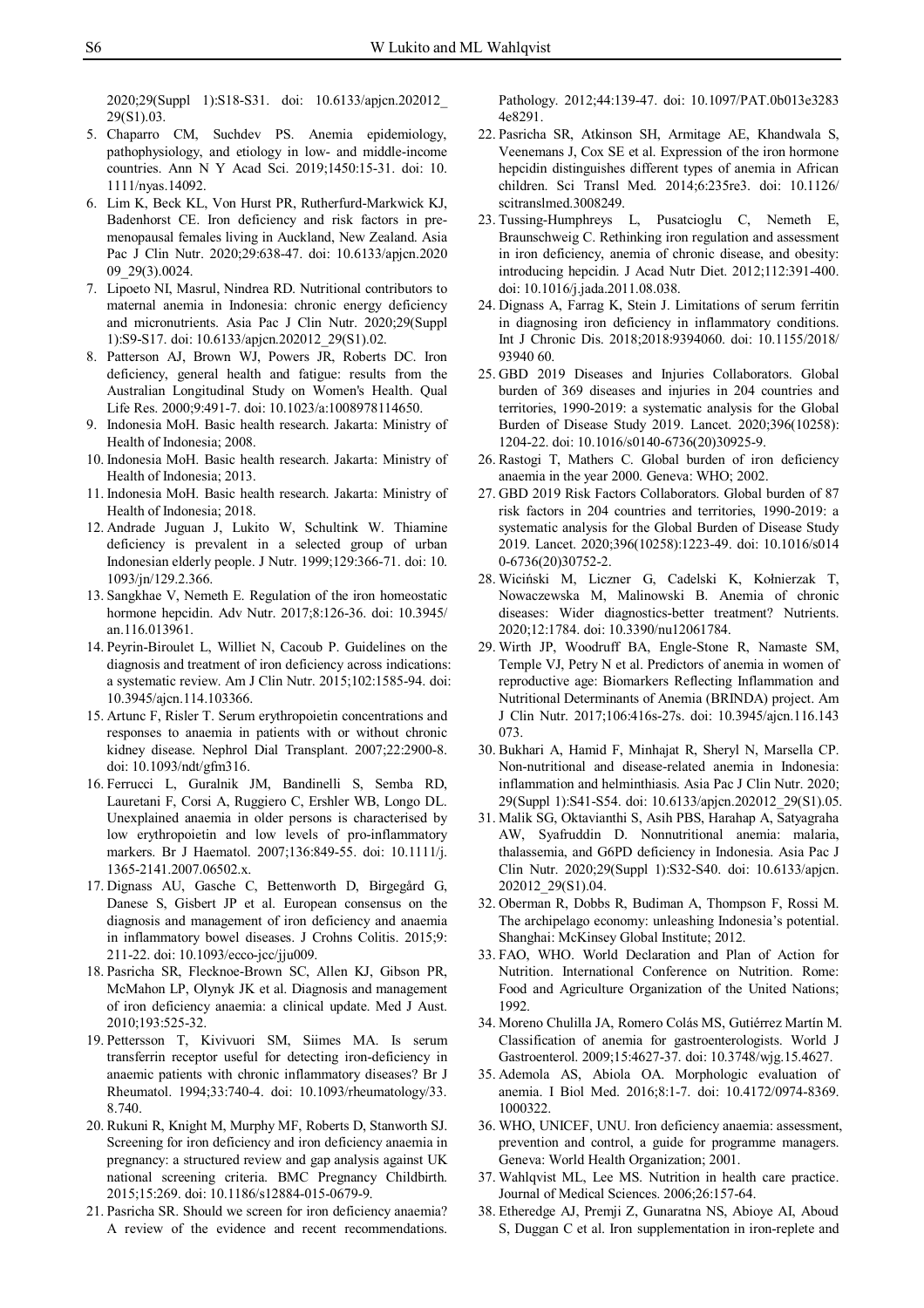nonanemic pregnant women in Tanzania: A randomized clinical trial. JAMA Pediatr. 2015;169:947-55. doi: 10.1001/ jamapediatrics.2015.1480.

- 39. Bánhidy F, Ács N, Puhó EH, Czeizel AE. Iron deficiency anemia: pregnancy outcomes with or without iron supplementation. Nutrition. 2011;27:65-72. doi: 10.1016/j. nut.2009.12.005.
- 40. Lassi ZS, Salam RA, Haider BA, Bhutta ZA. Folic acid supplementation during pregnancy for maternal health and pregnancy outcomes. Cochrane Database Syst Rev. 2013; 2013:Cd006896. doi: 10.1002/14651858.CD006896.pub2.
- 41. WHO. Guideline: daily iron and folic acid supplementation in pregnant women. Geneva: World Health Organization; 2012.
- 42. FAO. The state of food security and nutrition in the world: Building resilience for peace and food security. Rome: Food and Agriculture Organization of the United Nations; 2017 and 2019.
- 43. World Health Organization. Global tuberculosis report 2020. Geneva: World Health Organization; 2020.
- 44. Yani FF, Lipoeto NI, Supriyatno B, Darwin E, Basir D. Vitamin D status in under-five children with a history of close tuberculosis contact in Padang, West Sumatra. Asia Pac J Clin Nutr. 2017;26:S68-s72. doi: 10.6133/apjcn. 062017.s2.
- 45. Schwenk A, Macallan DC. Tuberculosis, malnutrition and wasting. Curr Opin Clin Nutr Metab Care. 2000;3:285-91. doi: 10.1097/00075197-200007000-00008.
- 46. Ratledge C. Iron, mycobacteria and tuberculosis. Tuberculosis (Edinb). 2004;84:110-30. doi: 10.1016/j.tube. 2003.08.012.
- 47. Isanaka S, Mugusi F, Urassa W, Willett WC, Bosch RJ, Villamor E, Spiegelman D, Duggan C, Fawzi WW. Iron deficiency and anemia predict mortality in patients with tuberculosis. J Nutr. 2012;142:350-7. doi: 10.3945/jn.111. 144287.
- 48. Minchella PA, Donkor S, Owolabi O, Sutherland JS, McDermid JM. Complex anemia in tuberculosis: the need to consider causes and timing when designing interventions. Clin Infect Dis. 2015;60:764-72. doi: 10.1093/cid/ciu945.
- 49. Lee SW, Kang YA, Yoon YS, Um SW, Lee SM, Yoo CG et al. The prevalence and evolution of anemia associated with tuberculosis. J Korean Med Sci. 2006;21:1028-32. doi: 10. 3346/jkms.2006.21.6.1028.
- 50. Karyadi E, Schultink W, Nelwan RH, Gross R, Amin Z, Dolmans WM, van der Meer JW, Hautvast JG, West CE. Poor micronutrient status of active pulmonary tuberculosis patients in Indonesia. J Nutr. 2000;130:2953-8. doi: 10. 1093/jn/130.12.2953.
- 51. Gil-Santana L, Cruz LAB, Arriaga MB, Miranda PFC, Fukutani KF, Silveira-Mattos PS et al. Tuberculosisassociated anemia is linked to a distinct inflammatory profile that persists after initiation of antitubercular therapy. Sci Rep. 2019;9:1381. doi: 10.1038/s41598-018-37860-5.
- 52. Lounis N, Truffot-Pernot C, Grosset J, Gordeuk VR, Boelaert JR. Iron and Mycobacterium tuberculosis infection. J Clin Virol. 2001;20:123-6. doi: 10.1016/s1386-6532(00) 00136-0.
- 53. Chao A, Sieminski PJ, Owens CP, Goulding CW. Iron acquisition in mycobacterium tuberculosis. Chem Rev. 2019;119:1193-220. doi: 10.1021/acs.chemrev.8b00285.
- 54. Lee J, Ryu JS. Current status of parasite infections in Indonesia: A literature review. Korean J Parasitol. 2019;57: 329-39. doi: 10.3347/kjp.2019.57.4.329.
- 55. Nurdia DS, Sumarni S, Suyoko, Hakim M, Winkvist A. Impact of intestinal helminth infection on anemia and iron status during pregnancy: a community based study in

Indonesia. Southeast Asian J Trop Med Public Health. 2001; 32:14-22. doi:

- 56. English M, Snow RW. Iron and folic acid supplementation and malaria risk. Lancet. 2006;367(9505):90-1. doi: 10. 1016/s0140-6736(06)67939-7.
- 57. Pasricha SR, Hayes E, Kalumba K, Biggs BA. Effect of daily iron supplementation on health in children aged 4-23 months: a systematic review and meta-analysis of randomised controlled trials. Lancet Glob Health. 2013;1: e77-e86. doi: 10.1016/s2214-109x(13)70046-9.
- 58. Cusick SE, John CC. Iron, inflammation, and malaria in the pregnant woman and her child: saving lives, saving brains. Am J Trop Med Hyg. 2016;95:739-40. doi: 10.4269/ajtmh. 16-0533.
- 59. Sangaré L, van Eijk AM, Ter Kuile FO, Walson J, Stergachis A. The association between malaria and iron status or supplementation in pregnancy: a systematic review and meta-analysis. PLoS One. 2014;9:e87743. doi: 10.1371/ journal.pone.0087743.
- 60. Rogerson SJ, Hviid L, Duffy PE, Leke RF, Taylor DW. Malaria in pregnancy: pathogenesis and immunity. Lancet Infect Dis. 2007;7:105-17. doi: 10.1016/s1473-3099(07) 70022-1.
- 61. Adam I. Anemia, iron supplementation and susceptibility to Plasmodium falciparum malaria. EBioMedicine. 2016; 14:13-4. doi: 10.1016/j.ebiom.2016.11.036.
- 62. Menendez C, Kahigwa E, Hirt R, Vounatsou P, Aponte JJ, Font F et al. Randomised placebo-controlled trial of iron supplementation and malaria chemoprophylaxis for prevention of severe anaemia and malaria in Tanzanian infants. Lancet. 1997;350(9081):844-50. doi: 10.1016/ s0140-6736(97)04229-3.
- 63. Sazawal S, Black RE, Ramsan M, Chwaya HM, Stoltzfus RJ, Dutta A et al. Effects of routine prophylactic supplementation with iron and folic acid on admission to hospital and mortality in preschool children in a high malaria transmission setting: community-based, randomised, placebo-controlled trial. Lancet. 2006;367(9505):133-43. doi: 10.1016/s0140-6736(06)67962-2.
- 64. Dewey KG, Domellöf M, Cohen RJ, Landa Rivera L, Hernell O, Lönnerdal B. Iron supplementation affects growth and morbidity of breast-fed infants: results of a randomized trial in Sweden and Honduras. J Nutr. 2002; 132:3249-55. doi: 10.1093/jn/132.11.3249.
- 65. Pasvol G, Weatherall DJ, Wilson RJ. The increased susceptibility of young red cells to invasion by the malarial parasite Plasmodium falciparum. Br J Haematol. 1980;45: 285-95. doi: 10.1111/j.1365-2141.1980.tb07148.x.
- 66. Gies S, Roberts SA, Diallo S, Lompo OM, Tinto H, Brabin BJ. Risk of malaria in young children after periconceptional iron supplementation. Matern Child Nutr. 2020;2020: e13106. doi: 10.1111/mcn.13106.
- 67. Kabyemela ER, Fried M, Kurtis JD, Mutabingwa TK, Duffy PE. Decreased susceptibility to Plasmodium falciparum infection in pregnant women with iron deficiency. J Infect Dis. 2008;198:163-6. doi: 10.1086/589512.
- 68. Van Santen S, de Mast Q, Luty AJ, Wiegerinck ET, Van der Ven AJ, Swinkels DW. Iron homeostasis in mother and child during placental malaria infection. Am J Trop Med Hyg. 2011;84:148-51. doi: 10.4269/ajtmh.2011.10-0250.
- 69. Bhargava A. Iron status, malaria parasite loads and food policies: evidence from sub-Saharan Africa. Econ Hum Biol. 2013;11:108-12. doi: 10.1016/j.ehb.2012.02.004.
- 70. Wahlqvist ML. Ecosystem dependence of healthy localities, food and people. Ann Nutr Metab. 2016;69:75-8. doi: 10. 1159/000449143